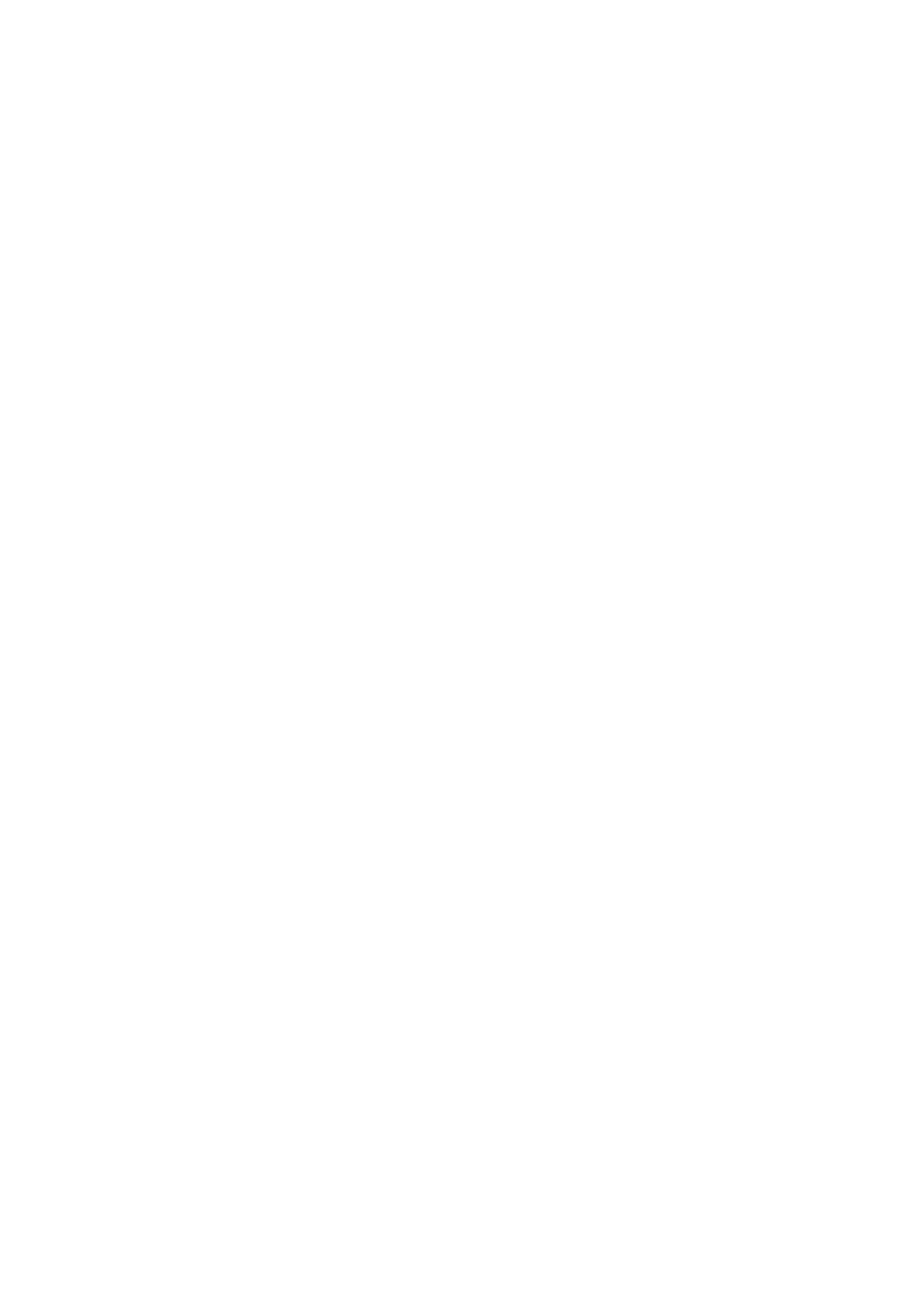# 0-knowledge fuzzing

Vincenzo Iozzo vincenzo.iozzo@zynamics.com

February 9, 2010

## Abstract

Nowadays fuzzing is a pretty common technique used both by attackers and software developers. Currently known techniques usually involve knowing the protocol/format that needs to be fuzzed and having a basic understanding of how the user input is processed inside the binary.

In the past since fuzzing was little-used obtaining good results with a small amount of effort was possible.

Today finding bugs requires digging a lot inside the code and the user-input as common vulnerabilies are already identified and fixed by developers. This paper will present an idea on how to effectively fuzz with no knowledge of the userinput and the binary.

Specifically the paper will demonstrate how techniques like code coverage, data tainting and inmemory fuzzing allow to build a smart fuzzer with no need to instrument it.

## 1 Introduction

Fuzzing, or fuzz testing, is a software testing methodology whose aim is to provide invalid, unexpected or random inputs to a program. Although the idea behind this technique is conceptually very simple it is a well known and widely established methodology employed in COTS software vulnerability discovery process. The first appearance of fuzzing in software testing dates back to 1988 by Professor Barton Miller[\[1\]](#page-10-0); since then the technique has evolved a lot and it is not only used by attackers to discover vulnerabilities but also internally by many

Over the course of time a lot of different implementations of fuzz testing have been researched, nonetheless it is commonly believed that there are two predominant approaches to fuzzing: Mutation-based and Generation-based.

companies to find bugs in their software.

The former is based on random mutations of known well-formed data, whereas the latter creates testing samples using templates describing the format of the software input.

Both approaches have their advantages and pitfalls. The former requires little effort to be implemented and it is reusable across different software. Nonetheless given the raising interest companies have shown in properly testing and developing products this approach will generally yield worse results than generation-based fuzzers.

The second approach has the advantage of obtaining better results in terms of bugs found, although it requires knowledge of the input format the binary expects and its reusability is bounded to binaries that deal with the same input format.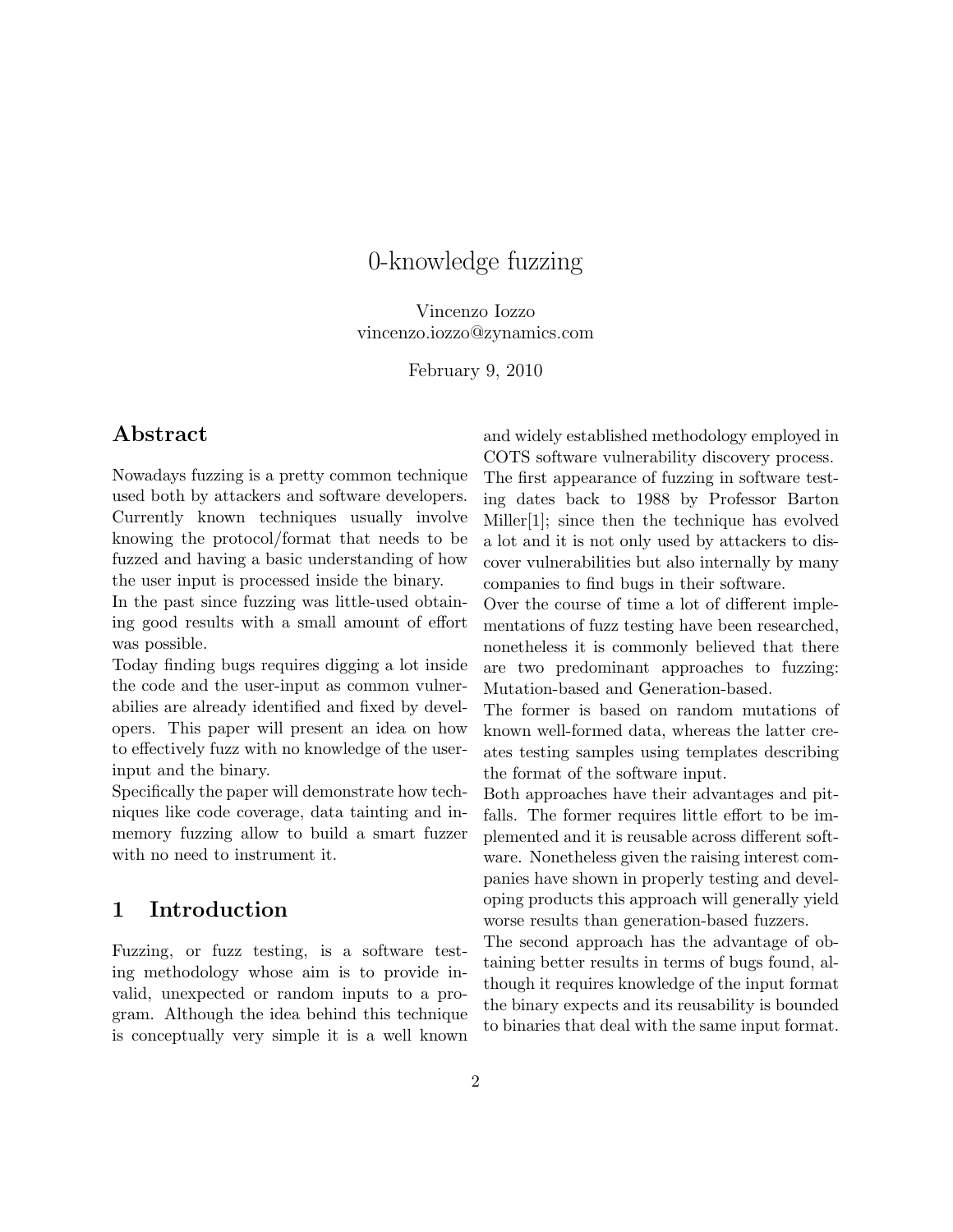The difficulty of creating input models can range from low for public data formats to almost infeasible for proprietary formats.

In order to ease the process of creating input templates various approaches have been studied, most notably evolutionary fuzzers and inmemory fuzzers.

Both are derived from mutation-based fuzzers but for different purposes. The first type of fuzzers, in fact, by employing genetic algorithms attempts to generate sets of data which resemble as precisely as possible the input format. The latter, instead, first requires a human to manually identify specific functions inside the binary then mutates the input in-memory in order to prevent data validation which could lead to different code paths thus resulting in not fuzzing crucial pieces of an application.

Evolutionary based fuzzers suffer from the difficulty of identifying proper scoring and mutation functions and for this approach to be effective it usually requires more time than the generationbased one. In-memory fuzzing on the other hand has a high rate of false positives and negatives and it requires an expert reverse engineer in order to identify proper test cases.

In this paper the author presents an approach to fuzz testing based on in-memory fuzzing aiming at limiting human intervention and minimizing the number of false positives and negatives that currently affects this technique. The proposed methodology employs a range of known metrics from both static and dynamic program analysis together with a new technique for inmemory fuzzing. Specifically we will use data tainting for tracking user input, thus being able to identify locations in-memory suitable for testing; we will also employ static analysis metrics in order to identify functions in the binary that can be interesting from a security testing point of view.

To the best of the author's knowledge there are no public attempts at combining together these techniques for fuzz-testing purposes. A notable exception is Flayer which nonetheless only focuses on dynamic analysis and program paths manipulation in order to discover software defects.

The rest of this paper is organized as follows. In section 2 we provide basic background information on the metrics used. Section 3 discusses related work. Section 4 presents our approach and implementation. Finally we conclude and discuss future work directions in Section 5.

# 2 Background

In this section, we present background information on static analysis metrics, data tainting, and in-memory fuzzing.

In our implementation we use primary two static analysis techniques: cyclomatic complexity and loop detection.

Cyclomatic complexity is a software metric used to determine how complex in terms of code paths a function is. The computation is done on the number of edges and nodes a function contains. Intuitively the more the structure of the function is complicated the more complex the function is. In [\[2\]](#page-10-1) the connection between function complexity and bugs presence has been discussed. Although there is not always a correlation between the two, it is reasonable to assume that more complex functions are prone to contain bugs given the amount of code they contain.

Another metric employed is loop detection. This algorithm takes advantage of some properties of a function flowgraph and its dominator tree in order to detect loops present in compiled code.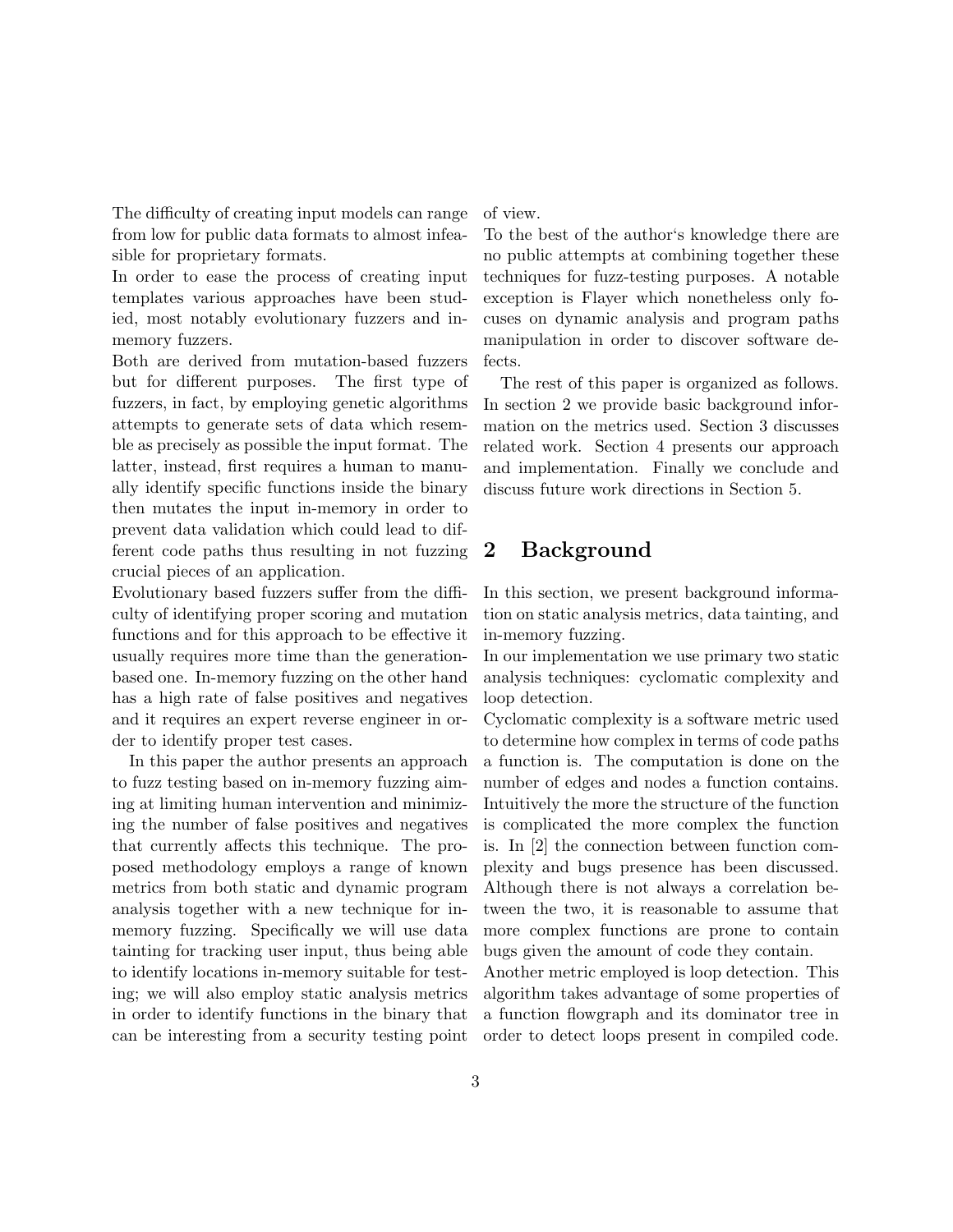This technique is widely used in compilers for optimization purposes, and it has some interesting aspects from a security prospective as well. It is commonly known, in fact, that memory write often happens inside loops and that most compilers usually inline functions like memcpy so that the function will effectively result in a loop.

Another crucial piece of infrastructure for the proposed fuzzer is the data tainting engine. The goal of data tainting is to gather information on how user input is propagated through a binary. The concept of data tainting is intuitively very simple, one or more markings are associated with some data supposedly representing the user input and those markings are propagated following the program flow. Although it is possible to perform data tainting using static analysis the complexity of the task and the possible incomplete set of information led the author to choose a dynamic analysis approach to the problem by taking advantage of an existing dynamic data tainting framework called Dytan[\[6\]](#page-10-2). Using dynamic data tainting has the benefit of obtaining more precise and richer information on data propagation although it will not be able to explore program paths that are not executed at run-time. Given the nature of the fuzzer, obtaining information on non-executed code paths is of no interest as in-memory fuzzing relies on the ability to reach code paths by mutating a set of known good data.

Finally in order to monitor the effectiveness of our fuzzer, we employ a software testing measure known as code coverage. This technique verifies the degree to which the code of a program has been tested by tracing the execution of the binary. Although there are many different implementations of code coverage all using different criteria in terms of the kind of information to record, the author decided to implement the technique so that basic blocks execution is being traced. This implementation does not take into account code paths and therefore might be imprecise in some circumstances, nonetheless we consider this trade-off to be acceptable as it avoids to overly complicating the implementation and improves the fuzzer performance.

# 3 Related work

In this section we will briefly describe existing approaches to data tainting and in-memory fuzzing together with a brief description of Flayer[\[3\]](#page-10-3) being it the closest work to the one described in this paper.

### <span id="page-3-0"></span>3.1 Existing in-memory fuzzing implementations



(a) Mutation loop insertion



<span id="page-3-1"></span>(b) Snapshot restoration mutation

Figure 1: Known implementations of in-memory fuzzing

To the best of the author's knowledge in-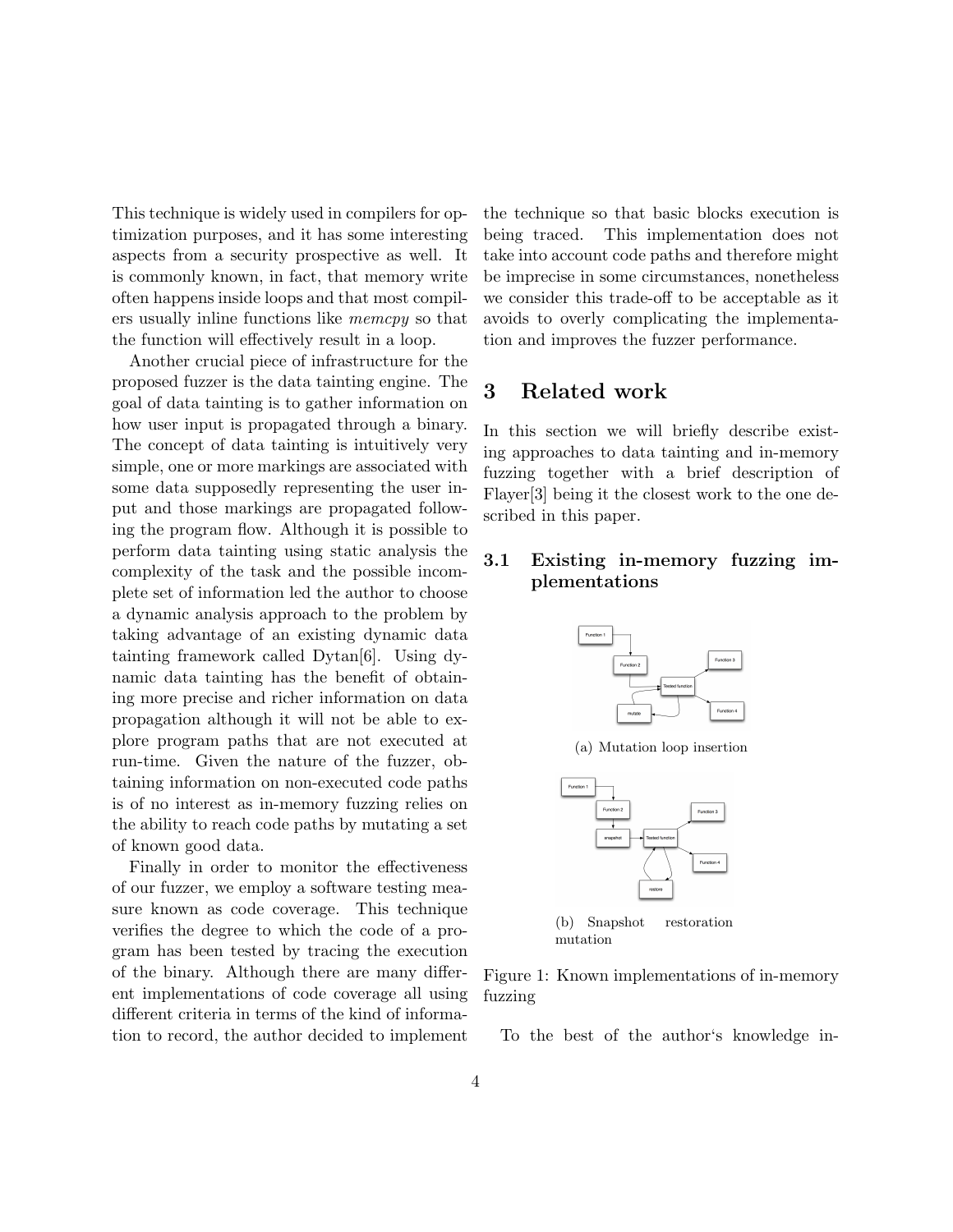memory fuzzing was first introduced to the public by Greg Hoglund of HBGary in [\[4\]](#page-10-4) and later further developed by Amini at al[\[5\]](#page-10-5). Currently there are two public methods: Mutation loop insertion and snapshot restoration mutation.

The first method works by inserting an unconditional jump from the function being tested to a function responsible for mutating the data residing in the process address space of the fuzzed binary. At the end of the mutation function another unconditional jump to the beginning of the currently tested function is inserted. The control flow graph of this approach is shown in  $1(a)$ .

This approach suffers of a number of drawbacks with a high rate of false negatives and stack consumption being the two major ones. Another disadvantage of this method is the general instability of the memory after a few fuzzing iterations.

The second approach works by inserting an unconditional jump from the beginning of the function being tested to a function responsible of taking a memory snapshot. This function will later call again the tested function. At the end of the analyzed function another unconditional jump is inserted. The jump points to a function responsible of restoring the memory, fuzzing data and executing again the fuzzed function. A control flow diagram employing this approach is shown in Figure [1\(b\).](#page-3-1) Although this method has some advantages in respect to the first one described, it still suffers from a high false positives rate and it is also slower given the need of continuously having to restore process memory.

## 3.2 Existing data tainting implementations

Dynamic data tainting has gained momentum in the last few years given the increase complexity

of software. A lot of implementations of data tainting frameworks exist, for this reason the author decided to use a framework previously created by James Clause and Alessando Orso of Gatech called Dytan[\[6\]](#page-10-2). The decision was made based on a number of requirements.

First and foremost the ability to instrument binaries without any recompilation or access to the source code.

Another very important requirement was portability, most of the existing implementations are based on Valgrind[\[7\]](#page-10-6) which does not support the Windows platform. The two most appealing candidates were Temu[\[9\]](#page-10-7) and Dytan.

The first one is built on the top of a modified version of Qemu[\[8\]](#page-10-8). Although this would have respected both the initial requirements we think that a data tainting framework based on a virtual machine emulator is overkill for our goals. Besides the implementation in the author's opinion is not yet robust enough.

Dytan is implemented as a pintool[\[16\]](#page-10-9). It is a flexible framework and can run on both Linux and Windows.

### 3.3 Additional related work

As already mentioned in the previous section Flayer[\[3\]](#page-10-3) is the most similar work to the approach discussed in this paper. The software combines data tainting and the ability to force code paths. Differently from many other data tainting tools Flayer has bit-precision markings. Although this grants a higher degree of precision in obtaining information on data propagation for the purpose of our work byte-precision markings are detailed enough.

Another limitation is the software the tool is based on; as already mentioned Valgrind does not support Windows which severly impairs the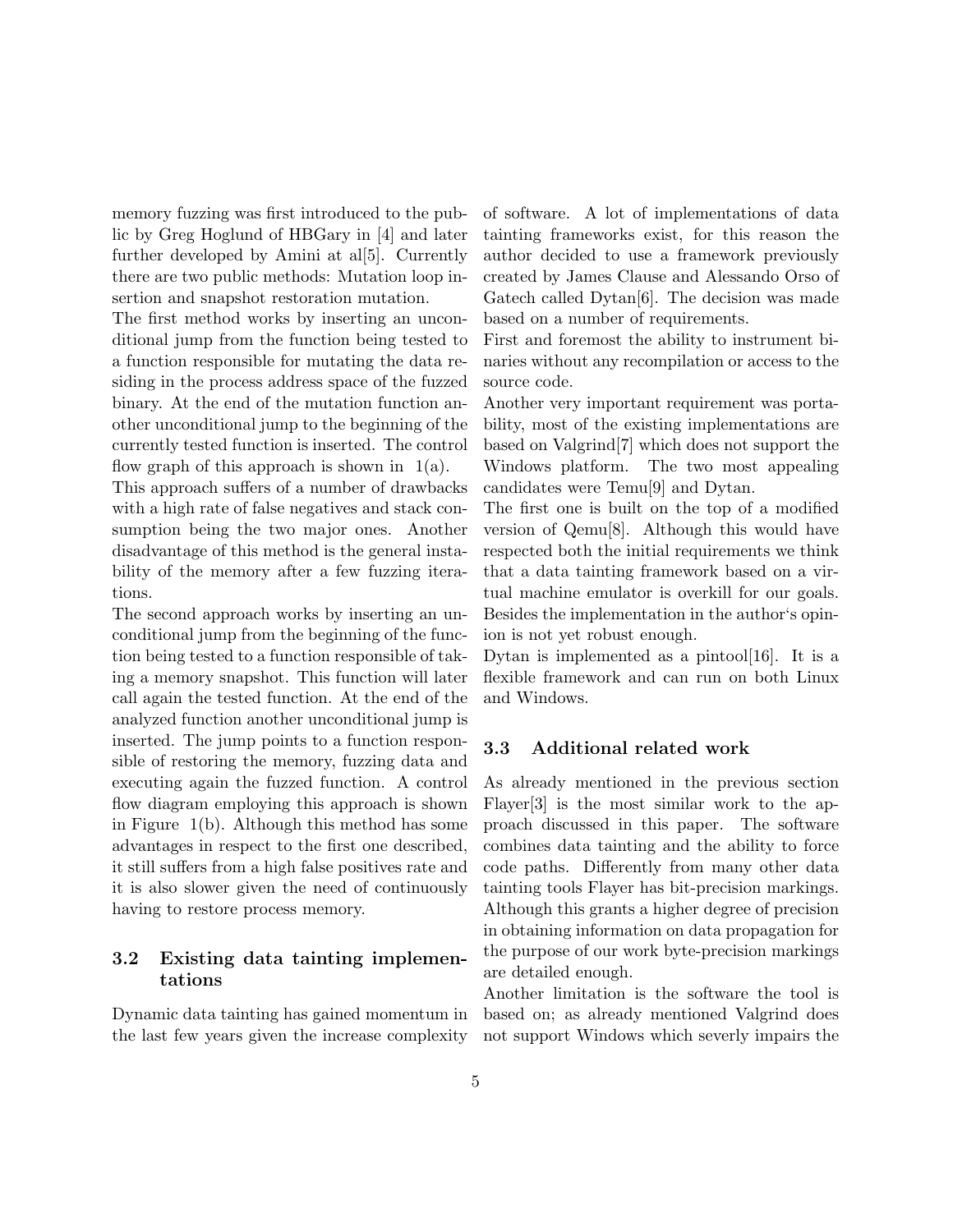usefulness of the tool.

Finally even if the main aim of the tool is not fuzzing it has the ability of forcing code paths and therefore it can be used to test various code paths. This method has three main drawbacks; the first one is a high number of false positives, the second one is the absence of a sample which can be later used by the attacker to reproduce the bug and finally a problem known as codepath explosion. This problem arises because the number of code paths to force increases exponentially with the complexity of the software.

# 4 Proposed approach and implementation



<span id="page-5-0"></span>Figure 2: Fuzzer components

In this section we will present the idea and implementation of our work. As shown in Figure [2](#page-5-0) our fuzzer can be divided into 4 parts.

#### 4.1 Static analysis metrics

Static analysis algorithms are used to determine which functions could be potentially of interest for our fuzzer. We assign a higher score to functions that have a high cyclomatic complexity score and at least one loop in them; we then consider all the functions that have loops but a low cyclomatic complexity score and finally we take into account the remaining functions. Ideally we will add more metrics to the implementation, therefore this rather trivial scoring system should be replaced by a more sophisticated approach which takes into account scores coming from various metrics and weights them in respect to their relevance from a security prospective.



<span id="page-5-1"></span>Figure 3: The edge in red is missed by the approximative cyclomatic complexity formula.

Cyclomatic complexity Cyclomatic complexity was first described by Robert McCabe in [\[10\]](#page-10-10). The purpose of this metric is to calculate the number of independent paths in a code section. Many formulation of this metric have been given, we briefly explain the ones that are relevant to our fuzzer.

**Definition** Let  $G$  be a flowgraph,  $E$  the number of edges in  $G, N$  the number of nodes in  $G$ and P the number of connected components in G.

Cyclomatic complexity is defined as:

$$
M = E - N + 2P \tag{1}
$$

A connected component is a subgraph in which any two vertices are connected to each other by paths. This formula originates from the cyclomatic number:

Definition Let G be a strongly connected graph,  $E$  the number of edges in  $G$ ,  $N$  the number of nodes in G and P the number of connected components in G.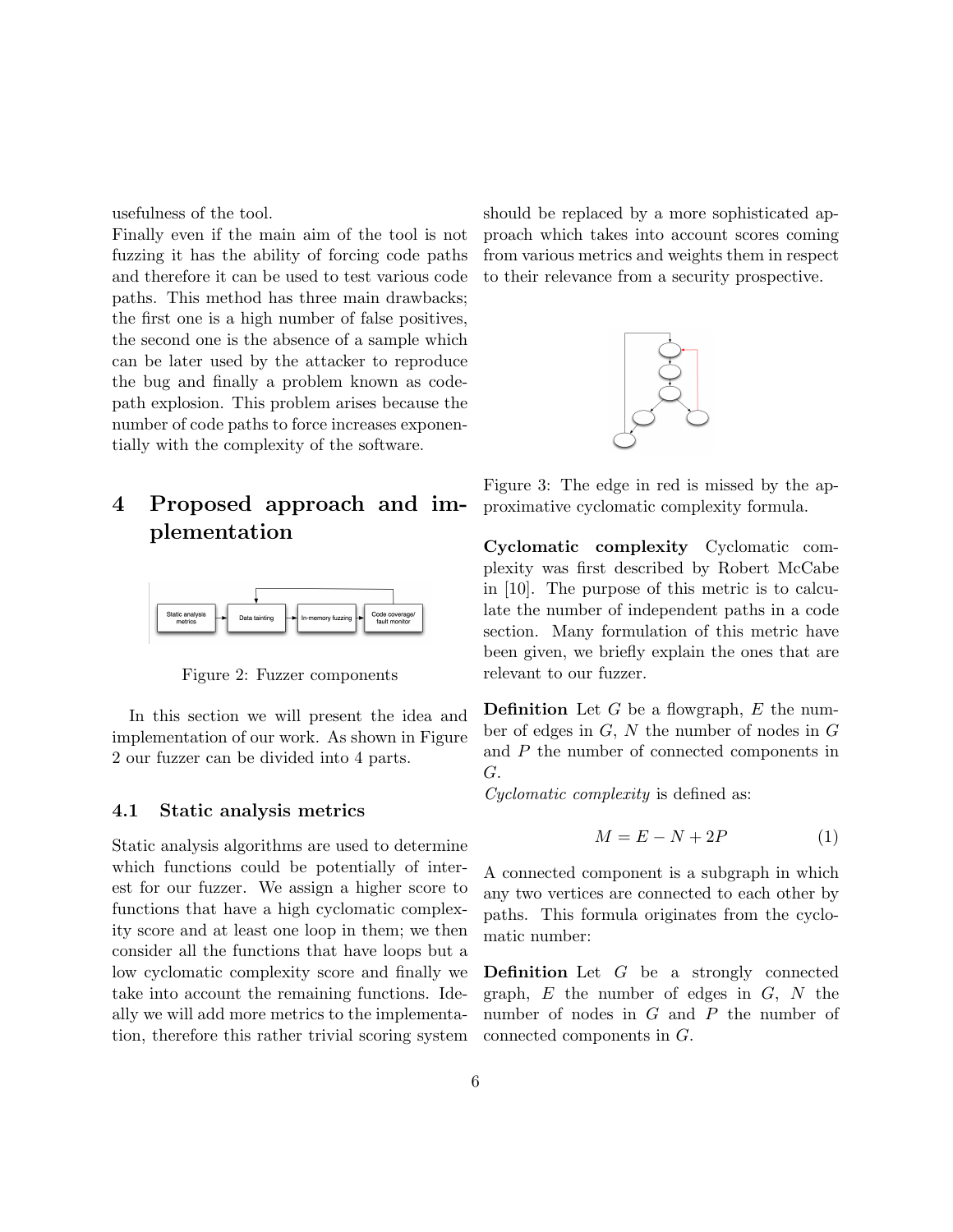The *Cyclomatic number* is defined as:

$$
V(G) = E - N + P \tag{2}
$$

It should be notice that the cyclomatic number can be calculated only on strongly connected graphs, that is a graph in which from every pair of vertices there is a direct path connecting them in both directions. McCabe proved that the flowgraph of a function with a single entry point and a single exit point can be considered a strongly connected graph and therefore the cyclomatic number theorem applies and that  $P = 1$ , thus the resulting simplified formula is:

$$
M = E - N + 2 \tag{3}
$$

Intuitively when a flowgraph has multiple exit points the aforementioned formula doesnt hold true anymore. Another one should be therefore used:

**Definition** Let G be a flowgraph,  $\pi$  the number of decision points in  $G$  and  $s$  the number of exit points in G. Cyclomatic complexity is defined as:

$$
M = \pi - s + 2 \tag{4}
$$

Applying (3) to functions with multiple exit points we will have, in fact, lower cyclomatic complexity values by a minimum factor of 2. Figure [3](#page-5-1) shows typical edges and connected components missed by using (3).

Nonetheless the author believes that the less precise measurement can be used without impairing the results.

We implemented cyclomatic complexity calculation for each function in a module by using Bin-Navi API. A detailed explanation of the implementation can be found in[\[11\]](#page-10-11).

<span id="page-6-1"></span>

blue belong to a loop

<span id="page-6-2"></span>(b) Dominator tree of the previous function, nodes in green correspond to the blue ones highlighted in picture (a)

 $\frac{1}{2}$ 



<span id="page-6-3"></span>(c) The nodes in green dominate the node in red in the dominator tree

<span id="page-6-0"></span>Figure 4: Graphs used in loop detection algorithm

Loop detection algorithm As previously mentioned another metric, loop detection, is used to select functions. The first required step is to extract the dominator tree out of a function. Formally:

Definition A dominator tree is a tree where each node's children are the nodes it immediately dominates.

A node  $d$  is said to dominate node  $k$  if every path from the start node  $s$  to node  $k$  must go throught node d.

To give a visual example of a dominator tree of a function please refer to Figure [4.](#page-6-0) Nodes in blue in Figure  $4(a)$  are highlighted in the dominator tree in green in Figure [4\(b\).](#page-6-2)

There are two known algorithms used to calculate the dominator tree of a flowgraph. It is out of the scope of this paper to discuss them. It should be noticed, though, that the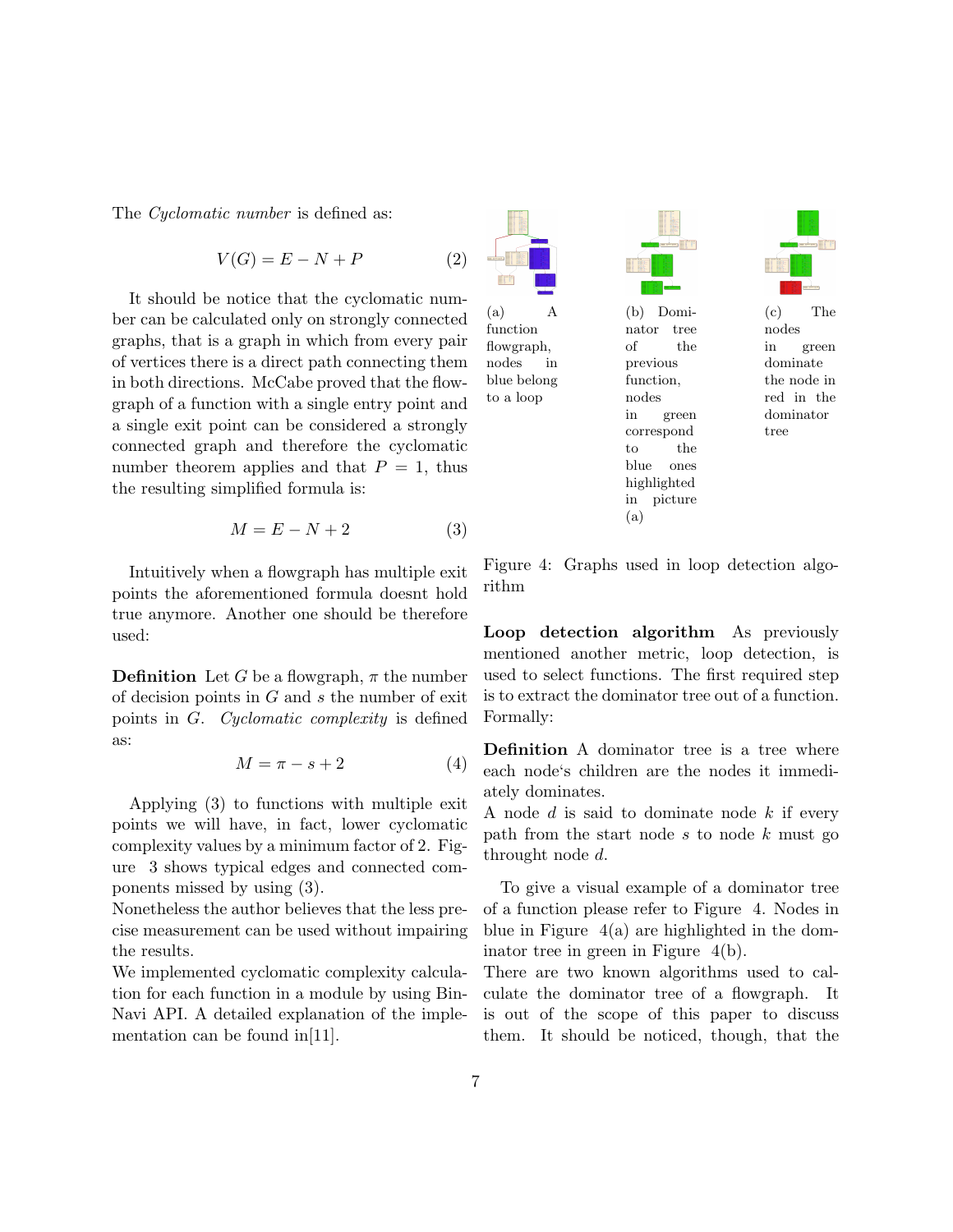tool upon which we built our loop detection algorithm, BinNavi[\[12\]](#page-10-12), implements Lengauer-Tarjan[\[13\]](#page-10-13) dominator tree algorithm which is almost linear thus granting us a higher computational speed.

The second step is to calculate for each node its dominators. In Figure [4\(c\)](#page-6-3) the dominators of the node in red are the ones in green.

The last step is to search for edges from a node to one of its dominators. Recalling the definition of domination it is trivial to show that if there is an edge from a node to one of its dominators a loop is present.

Most complex assembly instruction sets have what are called implicit loops instruction, for instance rep movs in x86 ISA. Applying this algorithm to a flowgraph will therefore miss this type of loops.

In order to overcome this problem we will translate the function to an intermediate language called REIL[\[14\]](#page-10-14) implemented in BinNavi. This intermediate language provides a very small set of instructions which helps in the process of unfolding implicit loops.

In [\[15\]](#page-10-15) a detailed implementation of this algorithm can be found.

### 4.2 Data tainting

As stated before the author did not implement the data tainting framework employed by the fuzzer, nonetheless given the critical importance of data tainting for this project the author thinks it is important to briefly describe how dytan works and how we use this framework for our purposes.

We previously mentioned that data tainting is a technique to track user input inside a binary.

Tracking is usually performed by assigning markings to data while executing the binary.

Each data tainting implementation can choose the type of markings to use, more precisely it is possible to determine the granularity of those markings.

Dytan is able to either assign a single marking to each piece of input or have byte-level markings. We chose to use the second type of markings as it is more precise but at the same time does not cause an excessive overhead during the execution.

In order to make data tainting work it is important to define what data needs to be tracked. In Dytan it is possible to track user input coming from network operations, files access and command line arguments passed to the  $main()$  function. That is system calls and functions responsible for the aforementioned input sources are monitored and their output is tracked through the binary.

Another important factor to take into account while implementing a data tainting tool is a propagation policy.

A propagation policy is a set of rules followed while taint markings are assigned during program execution.

Dytan currently is able to perform control and data-flow or data-flow only analysis. The former tracks direct or transitive data assignments as well as indirect propagation due to control flow dependencies upon user input. The latter instead can only track direct and transitive data assignments. In our fuzzer we use the second approach as control flow analysis does not add any useful information on data locations to be tested.

Another problem to tackle while creating a propagation policy is how to deal with multiple markings assigned to the same input. Dytan currently assigns to the resulting taint marking the union of all the taint markings related to it. Although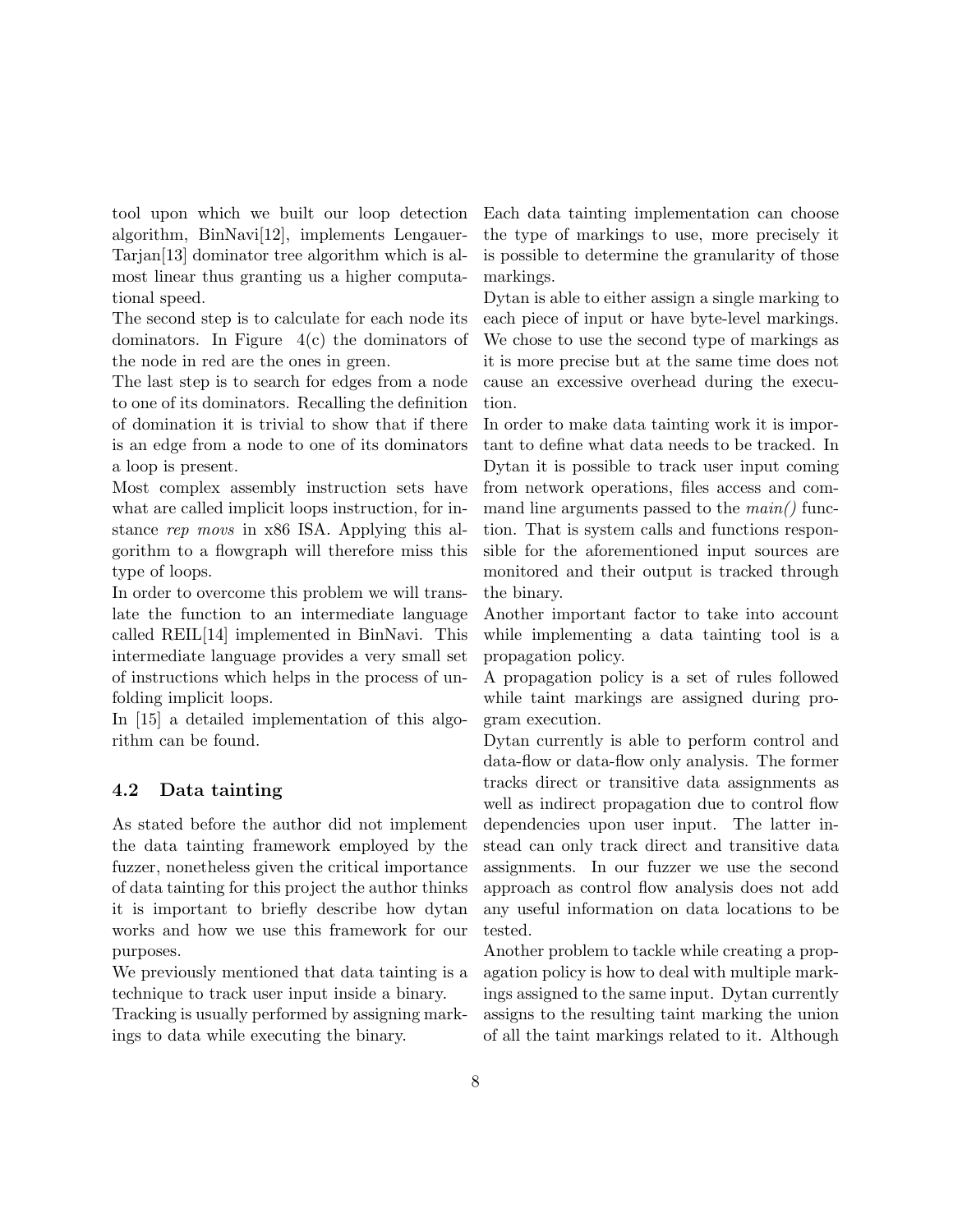for our fuzzer a different approach might grant better results we currently use the default dytan policy.

Finally we make dytan provide information on every instruction that assigns taint markings. That is for each of those instructions we obtain the state of taint markings on machine registers and on memory locations that are tainted at that specific program point.

#### 4.3 In-memory fuzzing

We presented in section 3 the two known approaches to in-memory fuzzing. In this section we are going to present two slightly different approaches which we believe to gain better results given the amount of information we can gather from data tainting analysis.

We implemented our in-memory fuzzer on top of PIN[\[16\]](#page-10-9). PIN has the ability to add instrumentation functions before and after a binary is loaded in memory, functions and instructions.

Recalling that for each instruction that assigns taint markings we retrieve from data tainting analysis, we get the markings associated to machine registers and memory locations, we are able to precisely identify program points during binary execution that are suitable for fuzzing.

For both approaches we perform a number of steps:

- 1. Install an analysis function on image loading.
- 2. Install an analysis function before the function we are interesting in fuzzing is executed.
- 3. Install an analysis function before each instruction that assigns taint markings.

At point 1 we search for the address of the function we are interested in fuzzing and install the analysis function for that function. At point 2 we iterate through function instructions locating the ones that are of interest in order to install an analysis function as described in 3.

The first approach consists of mutating memory locations and registers in place. That is instead of allocating new memory and pointing instructions operands to it we modify the content of both memory locations and registers within their length boundaries.

We then continue the program execution until the program quits or new data is obtained from a tainted source.

This approach is more conservative than all the others as it does not change the memory layout thus the number of false positives is reduced but at the expenses of an increased number of false negatives.

The second approach works very similar to SRM [1\(b\).](#page-3-1) In addition to the first three steps we also add an instrumentation functions at the end of the tested function. This function will be responsible of restoring memory after fuzzing was performed. With the second approach the memory layout is changed as the fuzzer will allocate chunks of memory to be used during the fuzzing phase.

As for the first approach the program execution is continued until the application quits or new data is obtained from a tainted source.

Although our second approach is similar to SRM there are a few notable differences that have to be considered. First we do not take a full snapshot of the process memory but we only track modifications that occurred due to fuzzing during the execution of the tested function. The second difference is that memory is not totally restored after the function was fuzzed, this can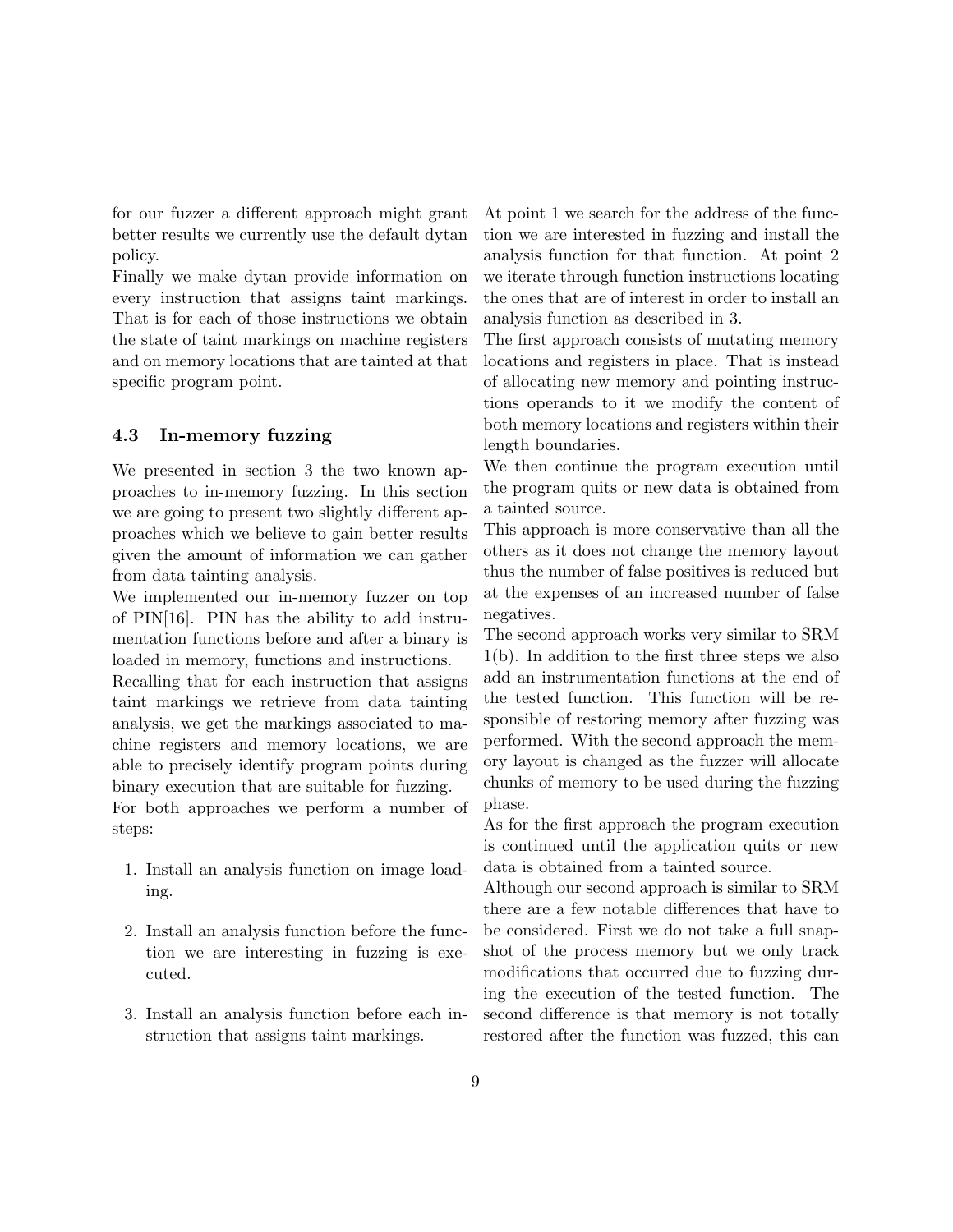allow us to reduce the number of false negatives since possible bugs caused by a faulty execution of the function are not missed by restoring the full process memory.

It has to be noted that both approaches described here although more effective cannot be used without a proper amount of information gathered by the means of data tainting analysis or some similar techniques.

#### 4.4 Code coverage

The combination of code coverage with fuzz testing has long been used in order to measure the effectiveness of fuzzing. We implemented code coverage on the top of BinNavi debugging API. The choice of using BinNavi debugger serves a double purpose, not only we are able to implement code coverage using lightwave breakpoints which highly reduce execution overhead but we are also able to monitor the execution for possible faults. We decided to implement code coverage at basic blocks level, that is a breakpoint is set at the beginning of each basic block in the tested binary. We perform code coverage first when the binary is executed with a known good sample, later it is calculated again every time the program is fuzzed. We require the fuzzing sample to perform at least as good as the known good sample, we also set a threshold defining the upper-bound after which the sample reaches the "halting point". The "halting point" is the point where the fuzzing process is re-initialized with a new known good sample as shown in Figure [2.](#page-5-0) Formally:

Definition Let C be the code coverage score of a known good sample,  $C_1$  the code coverage score of a fuzzing sample,  $t$  a user supplied delta.

The following must hold true:

$$
C_1 \le C + t \tag{5}
$$

The halting point is defined as:

$$
C_1 = C + t \tag{6}
$$

The code coverage score is calculated as follows:

**Definition** Let  $BB_t$  be the totality of basic blocks in a binary,  $BB_f$  the number of basic blocks touched in a single execution. The *code coverage score* is defined as:

$$
C = \frac{BB_f}{BB_t} \tag{7}
$$

A detailed implementation of code coverage using BinNavi API can be found in [\[17\]](#page-11-0).

### 5 Results and future work

In this paper we have described a new approach to fuzz testing which highly reduce instrumentation costs thus resulting very useful when dealing with large proprietary applications.

We have also shown how it is possible to combine static and dynamic analysis techniques to triage interesting functions from a security testing point of view.

Finally we have proposed a new approach to inmemory fuzzing which is more precise and less prone to false negatives than previous known techniques.

We do not have enough data to determine whether this approach has better results compared to other fuzzing techniques.

The author believes that compared to other mutation-based and evolutionary-based methodologies the one proposed in this paper will have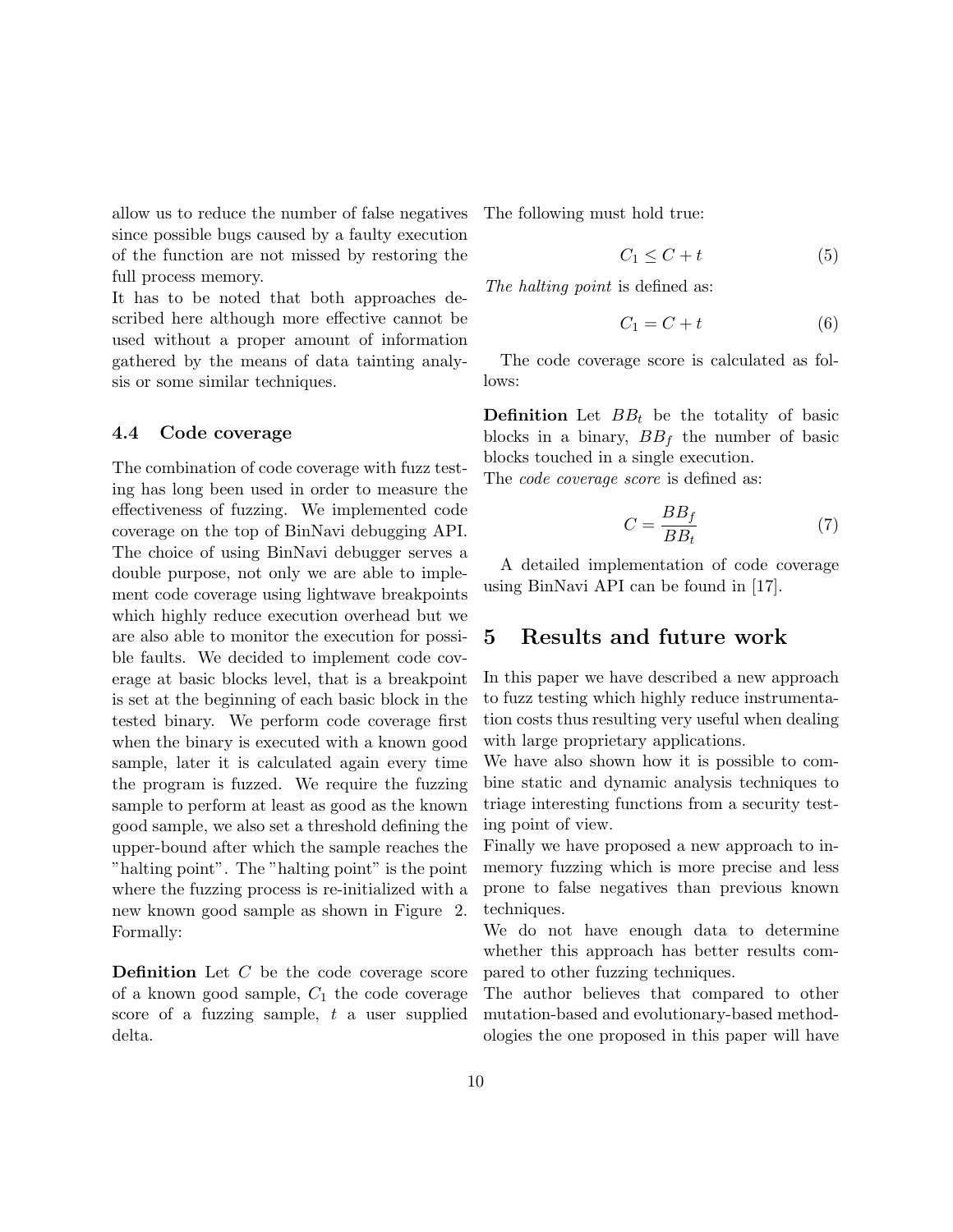better results. In comparison to generationbased fuzzers our technique will have better results when dealing with complex software but worse results when the software input is simple. The main direction of future work will be focused on reducing false positives by employing constraint reasoners to determine whether a given bug is reproducible with valid but unexpected input.

Another important challenge is to implement more static analysis metrics to triage functions with a higher degree of precision.

# Acknowledgments

The author would like to thank Thomas Dullien, Dino Dai Zovi and Shauvik Roy Choudhary for their suggestions and help while researching the topic.

The author would also like to thank James Clause and Alessandro Orso for having provided access to dytan source code and their help while testing and improving the original code base.

Finally we want to thank all the people who have reviewed the paper.

## References

- <span id="page-10-0"></span>[1] B.P. Miller, L. Fredriksen, and B. So: ["An](ftp://ftp.cs.wisc.edu/paradyn/technical_papers/fuzz.pdf) [Empirical Study of the Reliability of UNIX](ftp://ftp.cs.wisc.edu/paradyn/technical_papers/fuzz.pdf) [Utilities", Communications of the ACM 33,](ftp://ftp.cs.wisc.edu/paradyn/technical_papers/fuzz.pdf) [12 \(December 1990\)](ftp://ftp.cs.wisc.edu/paradyn/technical_papers/fuzz.pdf)
- <span id="page-10-1"></span>[2] Kan: Metrics and Models in Software Quality Engineering. Addison-Wesley. pp. 316317.
- <span id="page-10-3"></span>[3] W. Drewry, T. Ormandy: [Flayer:exposing](http://portal.acm.org/citation.cfm?id=1323277) [application internals, Proceedings of the](http://portal.acm.org/citation.cfm?id=1323277)

[first USENIX workshop on Offensive Tech](http://portal.acm.org/citation.cfm?id=1323277)[nologies.](http://portal.acm.org/citation.cfm?id=1323277)

- <span id="page-10-4"></span>[4] G. Hoglund: [Runtime Decompilation: The](http://www.blackhat.com/presentations/bh-federal-03/bh-fed-03-hoglund.pdf) [GreyBox process for Exploiting Software,](http://www.blackhat.com/presentations/bh-federal-03/bh-fed-03-hoglund.pdf) [Black Hat DC 2003](http://www.blackhat.com/presentations/bh-federal-03/bh-fed-03-hoglund.pdf)
- <span id="page-10-5"></span>[5] M. Sutton, A. Greene, P. Amini: [Fuzzing:brute force vulnerability discovery.](http://www.fuzzing.org) [Addison-Wesley.](http://www.fuzzing.org)
- <span id="page-10-2"></span>[6] J.Clause, W. Li, A. Orso: [Dytan:a generic](http://portal.acm.org/citation.cfm?id=1273490) [dynamic taint analysis framework, Proceed](http://portal.acm.org/citation.cfm?id=1273490)[ings of the 2007 international symposium on](http://portal.acm.org/citation.cfm?id=1273490) [Software testing and analysis](http://portal.acm.org/citation.cfm?id=1273490)
- <span id="page-10-6"></span>[7] [Valgrind: http://www.valgrind.org](http://www.valgrind.org)
- <span id="page-10-8"></span>[8] [Qemu: http://www.qemu.org](http://www.qemu.org)
- <span id="page-10-7"></span>[9] [Temu:http://bitblaze.cs.berkeley.edu/temu.html](http://bitblaze.cs.berkeley.edu/temu.html)
- <span id="page-10-10"></span>[10] T. J. McCabe: [A Complexity measure,](http://www.literateprogramming.com/mccabe.pdf) [IEEE transactions on software engineering,](http://www.literateprogramming.com/mccabe.pdf) [vol. se-2, no.4, december 1976](http://www.literateprogramming.com/mccabe.pdf)
- <span id="page-10-11"></span>[11] V. Iozzo: [Scripting with BinNavi - Cyclo](http://viozzo.wordpress.com/2009/12/11/scripting-with-binnavi-cyclomatic-complexity/)[matic Complexity](http://viozzo.wordpress.com/2009/12/11/scripting-with-binnavi-cyclomatic-complexity/)
- <span id="page-10-12"></span>[12] [BinNavi: http://www.zynamics.com/binnavi.html](http://www.zynamics.com/binnavi.html)
- <span id="page-10-13"></span>[13] T. Lengauer and R. E. Tarjan: [A fast algo](http://portal.acm.org/citation.cfm?id=357071&dl=)[rithm for nding dominators in a owgraph,](http://portal.acm.org/citation.cfm?id=357071&dl=) [ACM Transactions on Programming Lan](http://portal.acm.org/citation.cfm?id=357071&dl=)[guages and Systems](http://portal.acm.org/citation.cfm?id=357071&dl=)
- <span id="page-10-14"></span>[14] T. Dullien, S. Porst: [REIL: A platform](http://zynamics.com/downloads/csw09.pdf)[independent intermediate representation of](http://zynamics.com/downloads/csw09.pdf) [disassembled code for static code analysis,](http://zynamics.com/downloads/csw09.pdf) [CanSecWest 2009](http://zynamics.com/downloads/csw09.pdf)
- <span id="page-10-15"></span>[15] V. Iozzo: [Finding interesting loops us](http://viozzo.wordpress.com/2009/12/18/finding-interesting-loops-using-monoreil/)[ing\(Mono\)REIL](http://viozzo.wordpress.com/2009/12/18/finding-interesting-loops-using-monoreil/)
- <span id="page-10-9"></span>[16] [PIN: http://www.pintool.org](http://www.pintool.org)